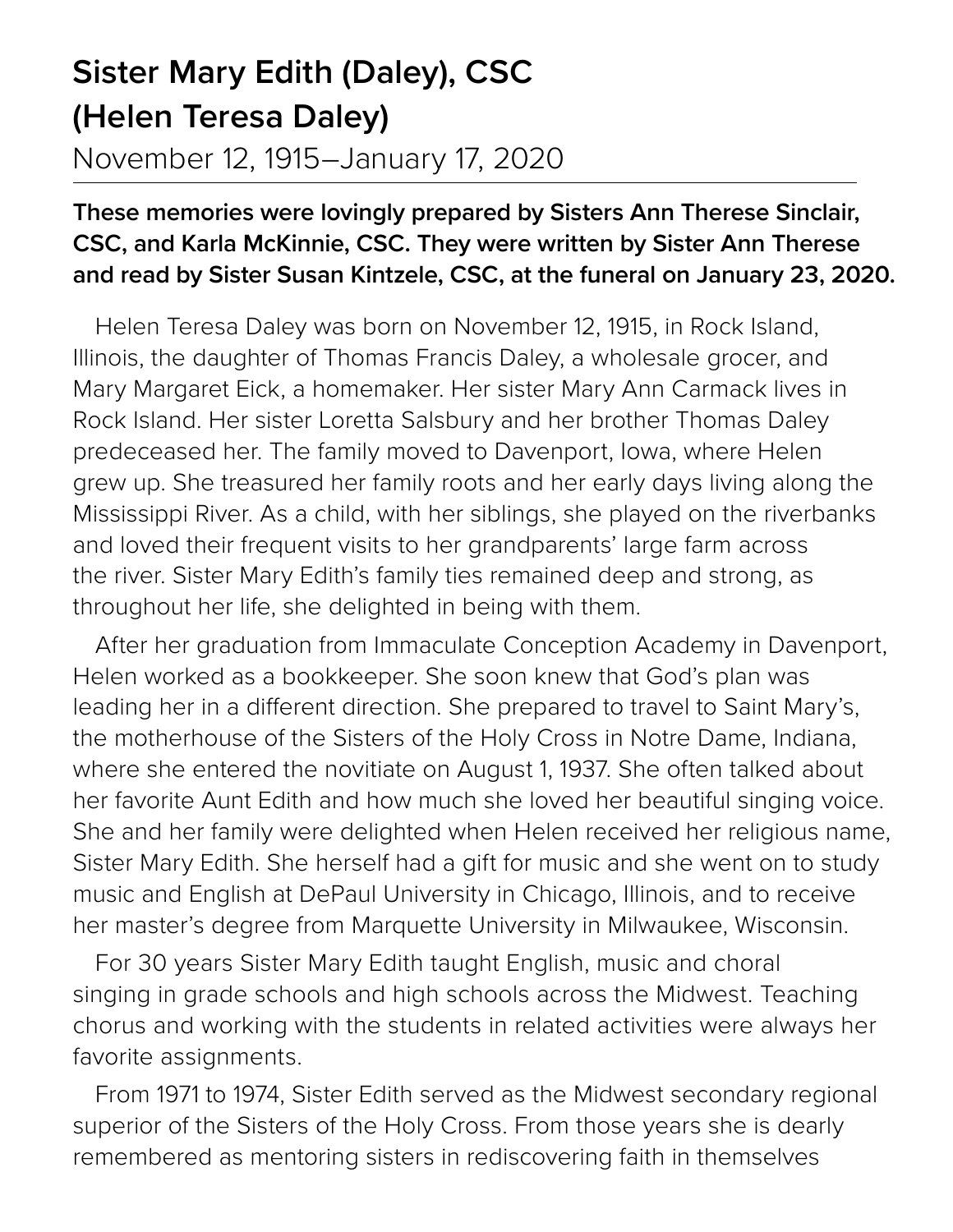and one another. The Catholic bishops in Rome had recently produced a document called "Justice in the World." The bishops declared action on behalf of justice to be a constitutive dimension of the Church's mission in the world. Along with other major superiors, Sister Mary Edith spearheaded the challenge to advance the cause of justice and the liberation of the poor and oppressed via education and concrete action in the Congregation's ministries. She inspired and encouraged sisters to reconsider their ministries in the light of justice. Sister Edith was instrumental, along with the priests and brothers of Holy Cross, in establishing the Justice and Peace Center on Chapin Street in South Bend, Indiana. The center continued for more than a dozen years, attracting religious from other orders for internships, and numerous seminarians and students who learned of global injustices while acting locally with the poor and incarcerated. While in leadership in the Midwest, Sister Mary Edith also used any opportunity to encourage and stimulate topics of conversation among the sisters at Saint Mary's, offering opportunities to broaden horizons in the area of justice and other current topics. She was strong but gentle in spreading her passion for things she believed in.

A well-deserved sabbatical at Regis College in Toronto, Canada, in 1980 stoked her enthusiasm and desire to take her background in education and her zeal for justice in a broader direction.

Sister Edith lived at Saint Joseph High School Convent in South Bend following her sabbatical and ministered as assistant to the director of Development and director of Information Services for three years.

In 1985 Sister Edith and some friends learned of women who had lowpaying jobs who could not afford the cost of getting to work, buying a good lunch, and caring for their families. They started helping by teaching some of the women different sewing methods so they could take on more than simple sewing jobs and therefore increase their earnings. The group decided to give lessons in various skills so people could find better jobs. What people learned through these contacts and classes improved the quality and dignity of their lives. Sister Edith, with Father Louis Putz, CSC, and others, developed this simple beginning into the Forever Learning Institute, first in South Bend, and later in Mishawaka. The institute continues to help so many through intellectual stimulation and meaningful activity, a